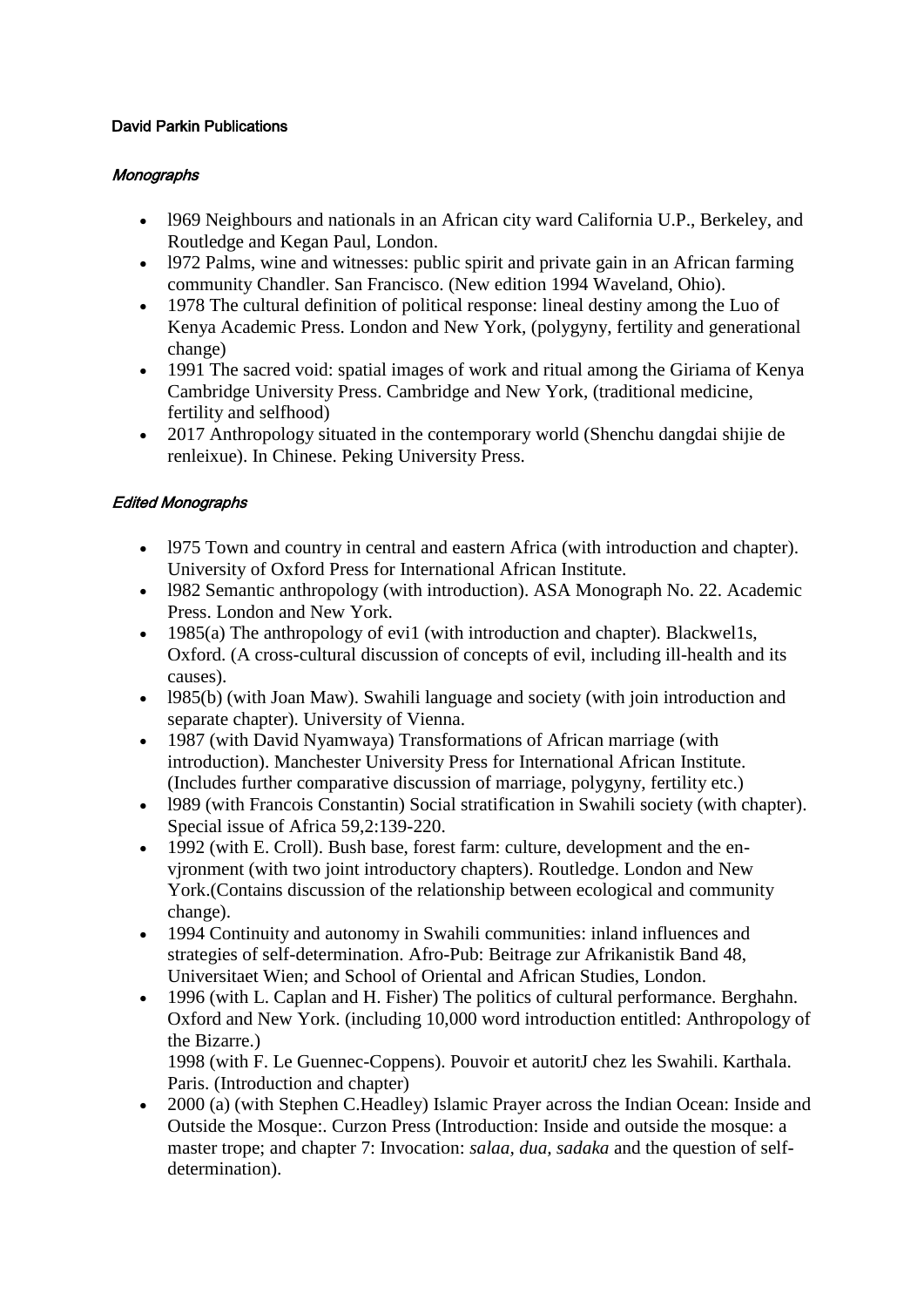- 2000 (b) (with P. Dresch and W. James (eds.)) Anthropologists in a Wider World: Essays on Field Research. Berghahn, Oxford. Ch. 4: Templates, evocations and the long-term fieldworker (chapter) and Epilogue: Fieldwork Unfolding.
- 2002 (with Ruth Barnes) Ships and the Development of Maritime Technology across the Indian Ocean. Curzon Press.
- 2007 (with Stanley Ulijaszek). *Holistic anthropology: convergences and emergences.*  Berghahn. Oxford and New York. Includes: Introduction and chapter entitled The visceral in the social: the crowd as paradigmatic type.

## Chapters and articles

- l966(a) Urban voluntary associations as institutions of adaptation. Man (n.s.) 1:90-95. Reprinted in P.Wilmot (ed) Sociology in Africa. Volume 2. l973 Zaria. Nigeria.
- l966(b) Patterns of urban marriage in Kampala. Africa 36:269-85. Reprinted in C. Turnbull (ed) Africa in transition. Random House. New York.
- 1968 Medicines and men of influence. Man 3:424-39
- l969 Tribe as fact and fiction. In P.H. Gulliver (ed) Tradition and transition in East Africa Routledge and Kegan Paul. London.
- 1970(a) Politics of ritual syncretism. Africa  $40:217-33$
- l970(b) Anti-tribalismus in Uganda. Internationales Afrika Forum 6:369-75. Weltforum Verlag. Munich.
- l971 Language choice in two Kampala housing estates. In W.H. Whiteley (ed) Language use and social change University of Oxford Press for International African Institute. London.
- 1972-3 Contributions on the Luo and Giriama (with M. Parkin) in A. Molnos (ed) Cultural source materials for population planning in East Africa. Vols. 1,2 and 3. Institute of African Studies. East African Publishing House. Nairobi.
- l974(a) Chapters 5-8 in W.H. Whiteley (ed) Language in Kenya University of Oxford Press. Nairobi and London.
- l974(b) National independence and locat tradition in a Kenyan trading centre. Bulletin of the School of Oriental and African Studies Vol. 37:157-74 (Issue dedicated to the memory of W.H.Whiteley).
- l974(c) Congregational and interpersonal ideologies in political ethnicity. In Abner Cohen (ed) Urban ethnicity ASA Monograph No. 12. Tavistock. London.
- 1975(a) The rhetoric of responsibility. In M. Bloch (ed) Political language and oratory in traditional society Academic Press. London and New York.
- l975(b) Migration, settlement and the politics of unemployment. In D. Parkin (ed) Town and country in central and eastern Africa University of Oxford Press for International African Institute. London.
- l976 Exchanging words. In B. Kapferer (ed) Exchange and meaning Institute for the Study of Human Affairs. Philadelphia.
- l977 Stabilized and emergent multilingualism. In H. Giles (ed) Language, ethnicity and inter-group relations Academic Press. London and New York.
- $\bullet$  1979(a) Along the line of road. In A. Southall (ed) Rural centres in African development Special issue of Africa 49:272-82
- 1979 $(b)$  The categorization of work: cases from coastal Kenya. In S. Wallman (ed) The anthropology of work ASA Monograph No. 19. Academic Press. London and New York.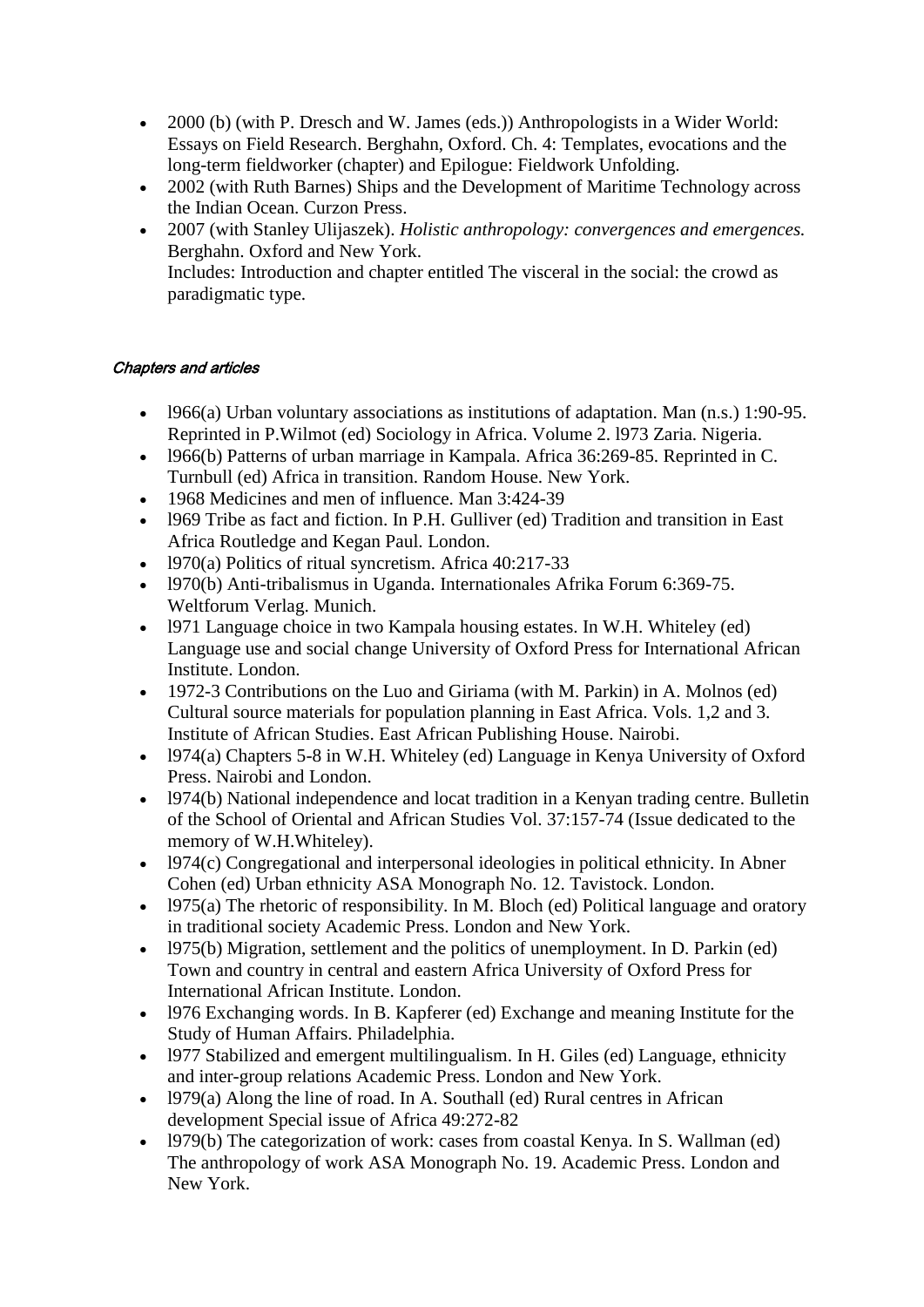- $\bullet$  1979(c) Straightening the paths from wilderness. Journal of the anthropological society of Oxford 10:147-60
- 1980(a) The creativity of abuse (Curl lecture 1979). Man  $15:45-64$ .
- l980(b) Kind bridewealth and hard cash: eventing a structure. In J. Comaroff (ed) The meaning of marriage payments. Academic Press. London and New York.
- l982 Straightening the paths from wilderness: simultaneity and sequencing in divinatory speech. (see l979c). Paideuma 28:71-83.
- l984 Political language. Annual reviews in anthropology 13:345-65.
- 1985(a) Introduction to D. Parkin (ed) The anthropology of Evil qv above.
- l985(b) Entitling evil: Muslims and non-Muslims in coastal Kenya. In D. Parkin (ed) The anthropology of evil qv above.
- l985(c) Introduction to J. Maw and D. Parkin (eds) Swahili language and society qv above.
- l985(d) Being and selfhood among intermediary Swahili. In J. Maw and D. Parkin (eds) Swahili language and society qv above.
- l985(e) Controlling the U-turn of knowledge. In R. Fardon (ed) Power and knowledge Scottish Academic Press. Edinburgh.
- 1985(f) Reason, emotion and the embodiment of power. In J. Overing (ed) Reason and morality ASA Monograph No. 24. Tavistock. London.
- $\bullet$  1986(a) Violence and will . In D. Riches (ed) The anthropology of violence Blackwell.
- l986(b) Towards an apprehension of fear. In D. Scruton (ed) Sociophobics: the anthropology of fear Westview Press. USA.
- $\bullet$  1987(a) Comparison as the search for continuity. In L. Holy (ed) Comparative anthropology Blackwell. Oxford.
- l987(b) Mythes et fantaisies post-structuralistes. In Gradhiva 2. Editions Jean-Michel Place, Paris 75005, for the Department of Archives and Ethnology, Musee de l'Homme, Paris.
- l987(c) Introduction to D. Parkin and D. Nyamwaya (eds) Transformations of African marriage Manchester University Press qv above.
- 1988 An interview with Raymond Firth. Current anthropology 29.2.
- l989(a) The politics of naming among the Giriama. In R.D. Grillo (ed) Social anthropology and the politics of language Sociological Review Monograph No. 36. Routledge. London and New York.
- l989(b) Swahili Mijikenda: facing both ways in Kenya. In D. Parkin and F. Constantin (eds) Social stratification in Swahili society (see above under edited books). pp. 161- 175.
- l990 Eastern Africa: the view from the office and the voice from the field. In R. Fardon (ed) Localizing strategies: regional traditions of ethnographic writing Scottish Academic Press, Edinburgh, and Smithsonian Institution Press, Washington.
- 1991(a) Simultaneity and sequencing in the oracular speech of Kenyan diviners. In P. Peek (ed) African divination systems Indiana University Press. Bloomington.
- l991(b) Intra- et extraversion des reseaux swahiliphones Les Digo de Mtwapa (Kenya). In F. Le Guennec-Coppens and P. Caplan (eds) Les Swahili entre Afrique et Arabie. Credu-Karthala. Paris.
- l991(c) Signe In P. Bonte and M. Izard (eds) Dictionnaire de l'ethnographie et de l'anthropologie Presses Universitaires de France. Paris. pp 666-667.
- l99l (d) Att bega karlek i Afrika eller Den brottsligga passionen. Ottar No. 2 l991. pp.33-45 (ISBN 91-7998-013-9). Goteborg. Sweden.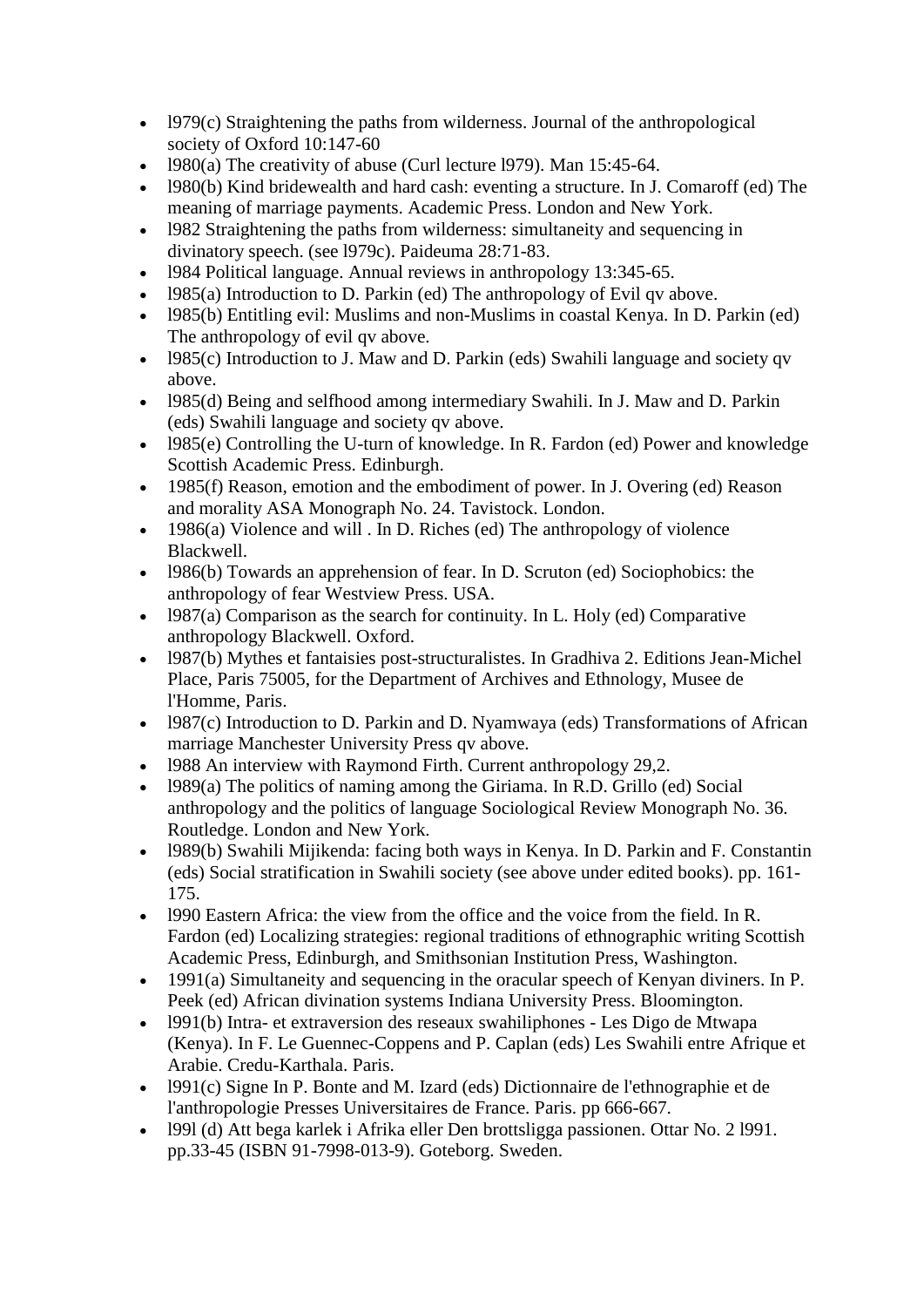- l992(a) Relativity as contestation. In D. Raven, L. van Vucht Tissen and J. de Wolf (eds) Cognitive relativism and social science Transaction Publishers. New Brunswick, New Jersey.pp 149-164.
- 1992(b) Ritual as spatial direction and bodily division. In D.de Coppet (ed) Understanding Ritual Routledge. London.
- l992 (c) (with E. Croll) Anthropology, the environment and development. In E. Croll and D. Parkin (eds) Bush base, forest farm qv
- l992 (d)(with E. Croll) Cultural understandings of the environment. In E. Croll and D. Parkin (eds) Bush base, forest farm qv.
- l992 (e) Unpacking anthropology (review article of E. Ardener "The voice of prophecy") in Journal of the Anthropological Society of Oxford 23 (1): 57-65.
- $\bullet$  1992 (f) The Nuer prophet: the personification of dialogue. In Hermine G. De Soto (ed) Culture and contradiction: dialectics of wealth, power and symbol E.M. Texts. San Francisco.
- l993 Nemi in the modern world: return of the exotic? Man 28 (1):79-99 (Frazer Lecture, delivered at the University of Oxford, November l991).
- 1994(a) Maulidi: Wahabism, bida and other mind-body divisions in Islam. In S. Heald and A. Deluz (eds) Anthropology and Psychoanalysis Routledge. London.
- 1994(b) Sadaka: focus of contradictory continuity. In D. Parkin (ed) Continuity and autonomy in Swahili communities (*qv supra*).
- l994 ©Language, government and the play on purity and impurity: Arabic, Swahili and the vernaculars in Kenya. In R. Fardon and G. Furniss (eds) African languages, development and the state Routledge. London.
- 1994 (d) Introduction to D. Parkin (ed) Continuity and autonomy in Swahili communities (qv. supra).
- 1995(a) Disputing human passion: the negotiation of the meaning of love among the Giriama of Kenya. In P. Caplan (ed). Understanding disputes. Berg. Oxford.
- 1995(b) Latticed knowledge: elimination and the dispersal of the unpalatable in Islam, medicine and anthropological theory. In R. Fardon (ed) Counterwork: managing knowledge in its diversity Routledge. London and New York.
- 1995(c) Blank banners and Islamic consciousness in Zanzibar. In Anthony Cohen and N.Rapport (eds.) Questions of Consciousness. ASA Monograph. Routledge, London.
- 1997. Entry entitled Ethnicity and identity in eastern Africa. For The encyclopaedia of sub-Saharan Africa Edited J. Middleton. Simon and Schuster. New York.
- 1998. Entries. The dictionary of anthropology Edited T.J. Barfield. Blackwell.
- 1999 (a) Mementoes as transitional objects in human displacement. Journal of Material Culture. Vol. 4. No 3. 303-20.
- 1999 (b) Suffer many healers. Conclusion to J.Hinnells and R. Porter (eds.) Religion, Health and Suffering Kegan Paul. London.
- 2000 (a) Islam among the humors: destiny and agency among the Swahili. In I. Karp and D. Masolo (eds) African philosophy as cultural enquiry. Indiana UP: Bloomington.
- 2000 (b). The power of incompleteness: innuendo in Swahili women's dress. In B. Masquelier and J-L Siran (eds) Pour une anthropologie de l'interlocution: rhétoriques du quotidien Paris. L'Harmattan.
- 2000 (c) Inside and outside the mosque: a master trope. In D. Parkin and S. Headley (eds). Islamic prayer across the Indian Ocean. London. Curzon.
- 2000 (d) Invocation: *salaa, dua, sadaka* and the question of self-determination. In D. Parkin and S. Headley (eds). Islamic prayer across the Indian Ocean. London. Curzon.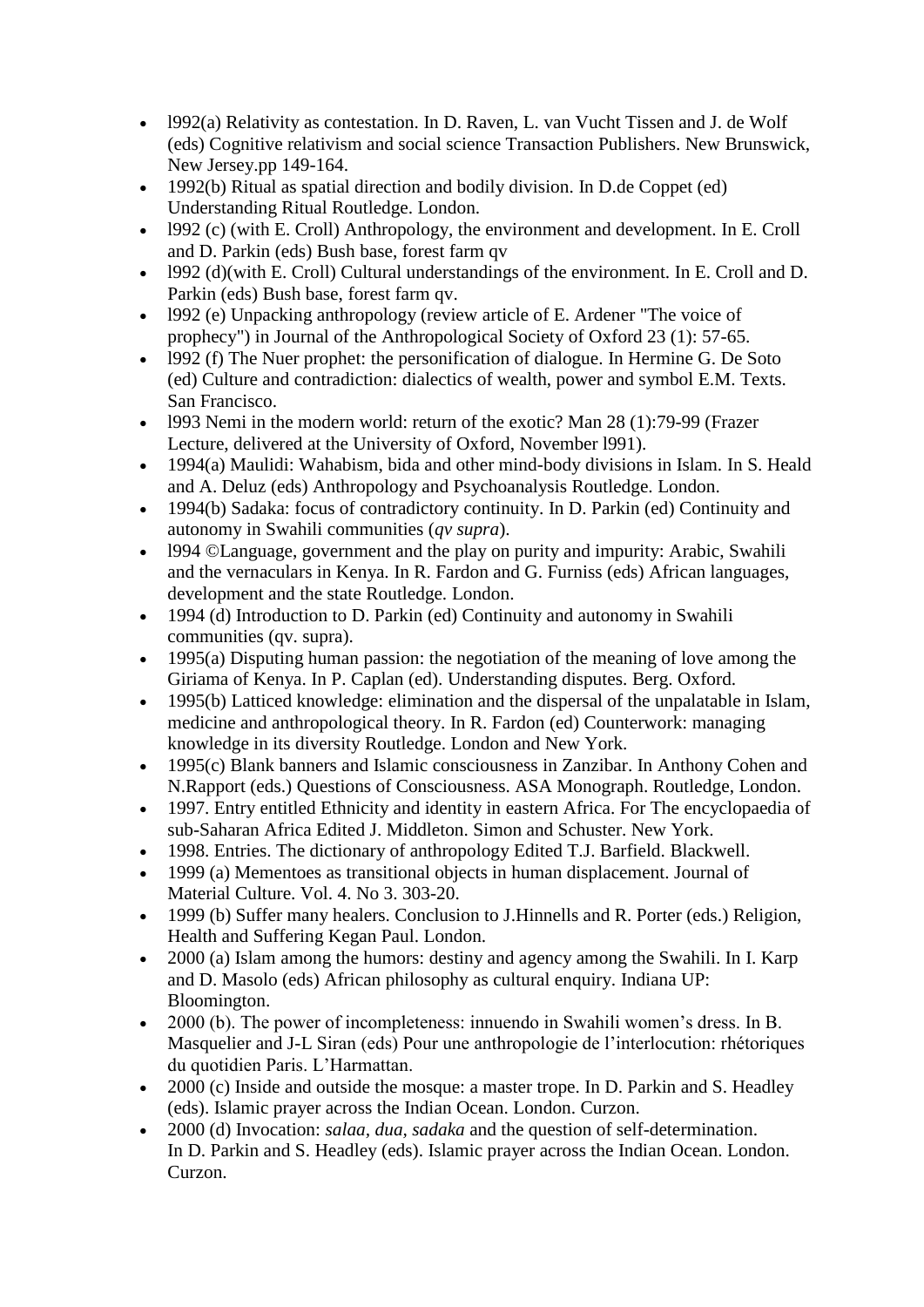- 2000 (e) Templates, evocations and the long-term fieldworker. In P. Dresch, W. James and D. Parkin (eds.)) Anthropologists in a Wider World: Essays on Field Research Berghahn, Oxford.
- 2000 (f) Epilogue: Fieldwork Unfolding. In P. Dresch, W. James and D. Parkin (eds.)) Anthropologists in a Wider World: Essays on Field Research Berghahn, Oxford.
- 2001. Escaping cultures: the paradox of cultural creativity. In J. Liep (ed) Locating cultural creativity. London. Pluto Press.
- 2002. Preface to D. Parkin and R. Barnes (eds). Ships and the Development of Maritime Technology across the Indian Ocean. Curzon Press.
- 2003 The commercialisation of biomedicine and the politics of flight in Zanzibar, Tanzania. In R. Cohen (ed). Migration and health in southern Africa. Capetown. Van Shaik Publications. (see also below 2005)
- 2004 (a) Textile as commodity, dress and text: Swahili kanga and women's statements. In R. Barnes (ed). Textiles in Indian Ocean Societies. Curzon Routledge.
- 2004 (b) In the nature of human landscape: provenances in the making of Zanzibari politics. In J. Clammer. S. Poirier and E. Schwimmer (eds). Figured worlds: ontological obstacles in intercultural relations. University of Toronto Press.
- 2004 (c). Introduction to reissue of A.W. Southall. *Alur Society* (1956). Lit Verlag.
- 2005 The commercialisation of biomedicine and the politics of flight in Zanzibar.. *Journal of Ethnic and Migration Studies.* (Reprinted from Parkin 2003 above).
- 2007(a). Art that dances and art that patrols: two groups in Zanzibar. In R. Loimeier and R. Seesman. *The global worlds of the Swahili.* Lit Verlag. Berlin.
- 2007(b). In touch without touching: Islam and healing. In R. Littlewood (ed.). *On knowing and not knowing in the anthropology of medicine.* Left Coast Press. Walnut Creek. CA. pp. 194 - 219.
- $\bullet$  2007(c): Wafting on the wind: smell and the cycle of spirit and matter. In a special issue of the *Journal of the Royal Anthropological Institute*. Edited by Elisabeth Hsu and Chris Low.
- 2007(d). The accidental in religious instruction: ideas and convictions. In D. Berliner and R. Sarro (eds). *Learning religion.* Berghahn. Oxford and New York.
- 2007(e). Introduction and chapter entitled The visceral in the social: the crowd as paradigmatic type. In D. Parkin and S. Ulijaszek (co-eds). *Holistic anthropology: emergence and convergence.* Berghahn. Oxford and New York.
- 2011 Trust talk and alienable talk in healing: a problem of medical diversity. *MMG Working Paper 11-11.* ISSN 2192-2357. Max Planck Institute for the Study of Religious and Ethnic Diversity. Goettingen.
- 2012 From multilingual classification to translingual ontology: concluding commentary.1 *Diversities* Vol. 14, No. 2. ISSN 2079-6595, **www.unesco.org/shs/diversities/vol14/issue2/art5** © UNESCO
- 2013 Balancing diversity and well-being: words, concepts and practice in eastern Africa. In P. Horden and Hsu E. (eds). *The body in balance: humoral medicines in practice.*. Berghahn. Oxford and New York.
- 2013 Medical crises and therapeutic talk. *Anthropology and Medicine.* Special Issue. Pp 124-41. Editors K. Krause, Parkin D, Alex G. (with joint Introduction. Peak or prolonged: the paradox of health crises as subjective chronicity),
- 2014 Pathways to healing: Curative Travel among Muslims and Non-Muslims in Eastern East Africa. *Medical Anthropology.* Special Issue. Pp 21-36. Vol. 33. Issue 1. Turning Therapies – Placing Medical Diversity. Editors. K. Krause, Parkin D, Alex G. (With joint Introduction).